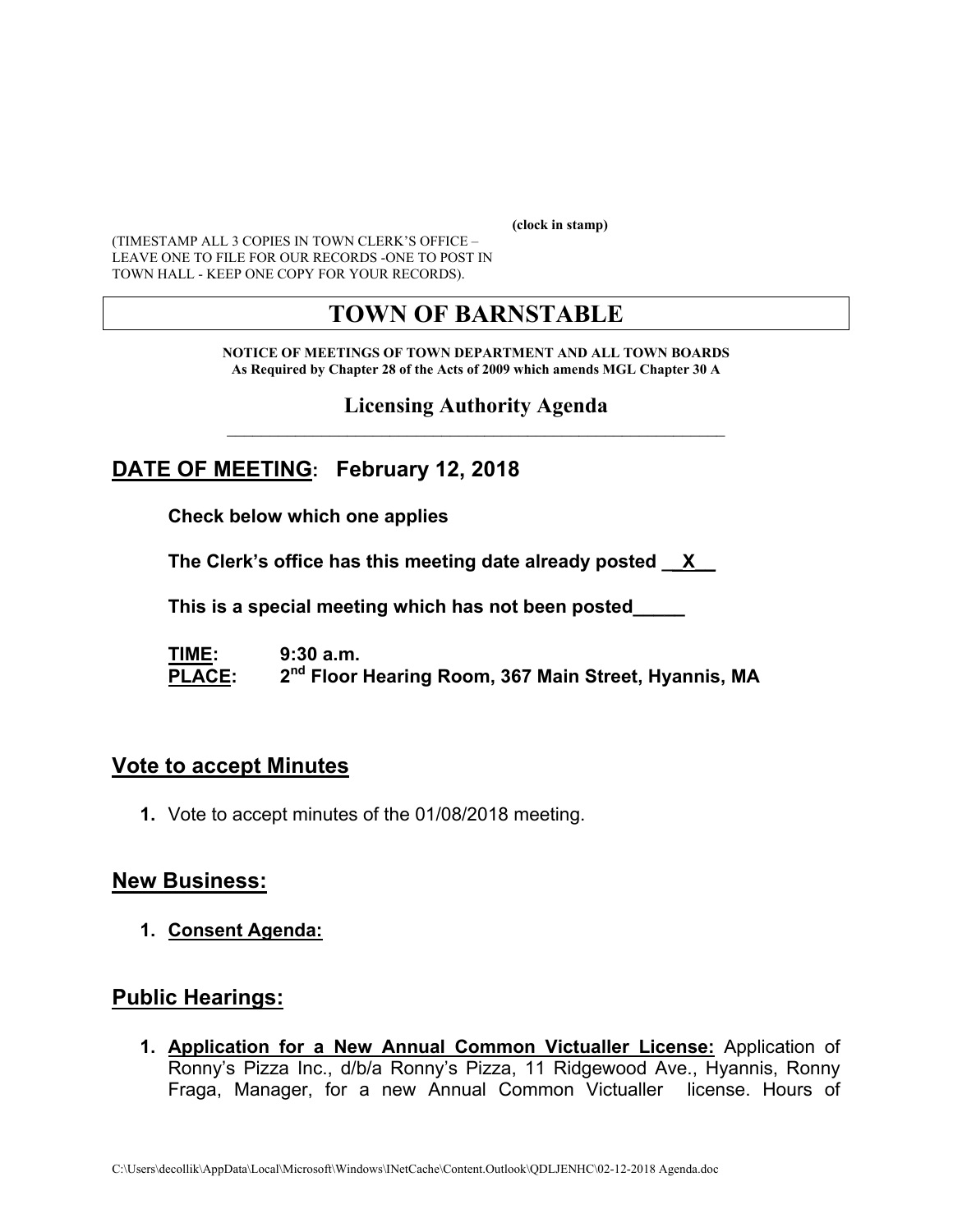operation will be 11:00 AM to 1:00 AM daily. There will be 82 interior seats, 10 standees and 5 employees, as approved by the Building Commissioner on 11- 30-17.

**\*\*\*\*\*Continued from 12/27/2017 Hearing\*\*\*\*** 

### **Licensing Division Updates**

- **1. Licensing Department updates**
- **2. Police Department updates**
- **Matters not reasonably anticipated by the Chair**

**The list of matters, are those reasonably anticipated by the president/chair, which may be discussed at the meeting. Not all items listed may in fact be discussed and other items not listed may in fact be discussed and other items not listed may also be brought up for discussion to the extent permitted by law. It is possible that if it so votes, the sub-committee may go into executive session. For your information the section of the M.G.L. that pertains to postings of meetings is as follows: Except in an emergency, in addition to any notice otherwise required by law, a public body shall post notice of every meeting at least 48 hours prior to such meeting, excluding Saturdays, Sundays and legal holidays. In an emergency, a public body shall post notice as soon as reasonably possible prior to such meeting. Notice shall be printed in a legible, easily understandable format and shall contain: the date, time and place of such meeting and a listing of topics that the chair reasonably anticipates will be discussed at the meeting. Meetings of a local public body, notice shall be filed with the municipal clerk, and posted in a manner conspicuously visible to the public at all hours**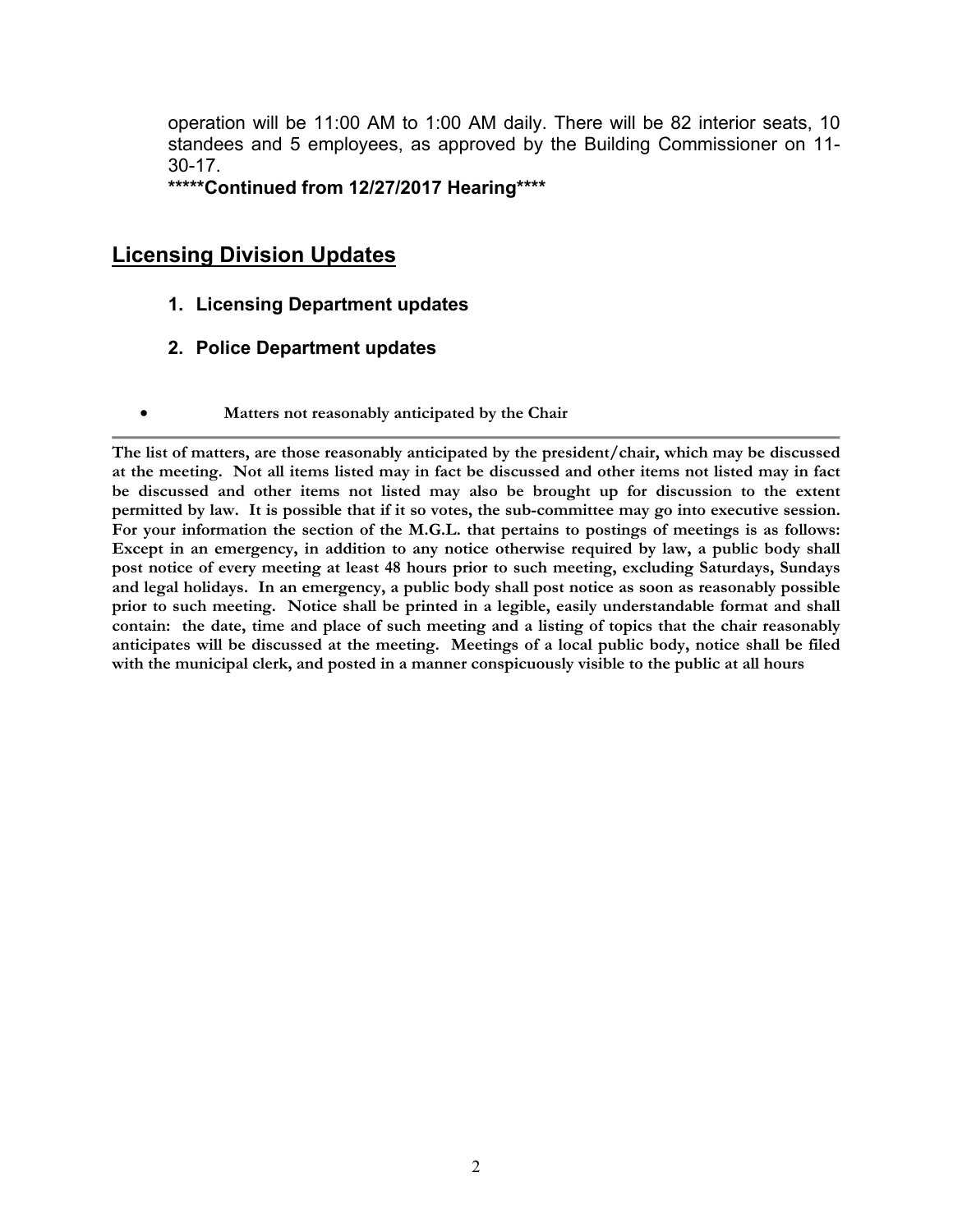# **Town of Barnstable Consumer Affairs Elizabeth G. Hartsgrove, Supervisor Licensing Authority 200 Main Street Hyannis, MA 02601 www.town.barnstable.ma.us**

Telephone: (508) 862-4674 Fax: (508) 778-2412

# **BARNSTABLE LICENSING AUTHORITY CONSENT AGENDA February 12, 2018**

### **Renewals:**

- **1. Application for (21) One Day Entertainment Licenses:** Application of Jenn Dashnaw on behalf of the Cape Symphony for 21 One Day Entertainment licenses (schedule attached) for the 2018 Symphony Schedule. All concerts will be held at the Barnstable Performing Arts Center, 744 West Main St., Hyannis.
- **2. Application for a One Day All Alcohol and Entertainment Licenses:** Application of Bill Sykes on behalf of Best Buddies International for a One Day All Alcohol and Entertainment licenses for the Annual Best Buddies Challenge. The event is to take place at 110 Craigville Beach Rd, Centerville on June 2, 2018 from 3-6 PM. Previous license conditions are attached. Entertainment is including amplified music and dancing by patrons.
- **3. Application for a One Day Entertainment License:** Application of Thalia Haseotes on behalf of the Cold Noses Foundation for a One Day Entertainment License for the annual Paws at the Beach Pet festival. The event is to take place on September 22, 2018 from 10:00 AM-4:00 PM at 997 Craigville Beach Rd, Centerville (Craigville Beach). Entertainment will include an amplified DJ.
- **4. Application for two One Day Entertainment Licenses:** Application of Cecelia Carey on behalf of the Hyannis Rotary Club for two One Day Entertainment Licenses for the Annual Hyannis Rotary Home and Garden Show. The event will take place on March  $17<sup>th</sup>$  and  $18<sup>th</sup>$  from 9:00 AM to 5:00 PM at the Barnstable High School, 744 West Main St., Hyannis. Entertainment is to include a 3 piece live band with 2 performers.